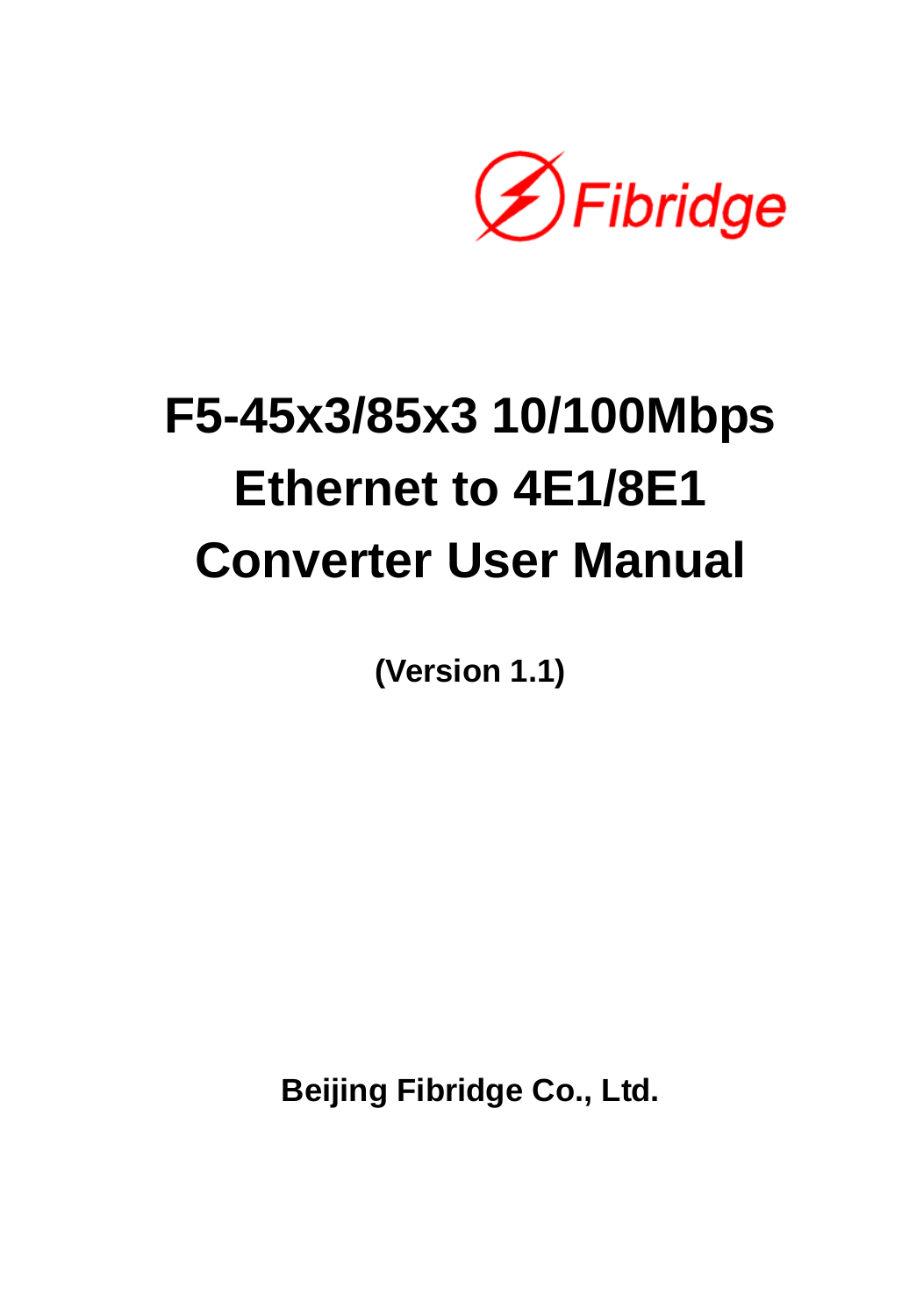

# **Content**

| 1.               |        |                                                 |  |  |  |  |
|------------------|--------|-------------------------------------------------|--|--|--|--|
| 2.               |        |                                                 |  |  |  |  |
|                  | 2.1.   |                                                 |  |  |  |  |
|                  | 2.2.   |                                                 |  |  |  |  |
| 3.               |        |                                                 |  |  |  |  |
|                  | 3.1.   | Peer-to-peer application with standalone 7      |  |  |  |  |
|                  |        | 3.2. Star-topology with chassis and standalone7 |  |  |  |  |
| $\blacktriangle$ |        |                                                 |  |  |  |  |
|                  |        |                                                 |  |  |  |  |
|                  | 42     |                                                 |  |  |  |  |
|                  | 4.3    |                                                 |  |  |  |  |
|                  | 44     |                                                 |  |  |  |  |
|                  | 4.5.   |                                                 |  |  |  |  |
| 5.               |        |                                                 |  |  |  |  |
|                  | 5.1.   |                                                 |  |  |  |  |
|                  | 5.2.   |                                                 |  |  |  |  |
|                  | 5.3.   |                                                 |  |  |  |  |
|                  | 5.4.   |                                                 |  |  |  |  |
| 6.               |        |                                                 |  |  |  |  |
|                  | 6.1.   |                                                 |  |  |  |  |
|                  | 6.1.1. |                                                 |  |  |  |  |
|                  | 6.1.2. |                                                 |  |  |  |  |
|                  |        |                                                 |  |  |  |  |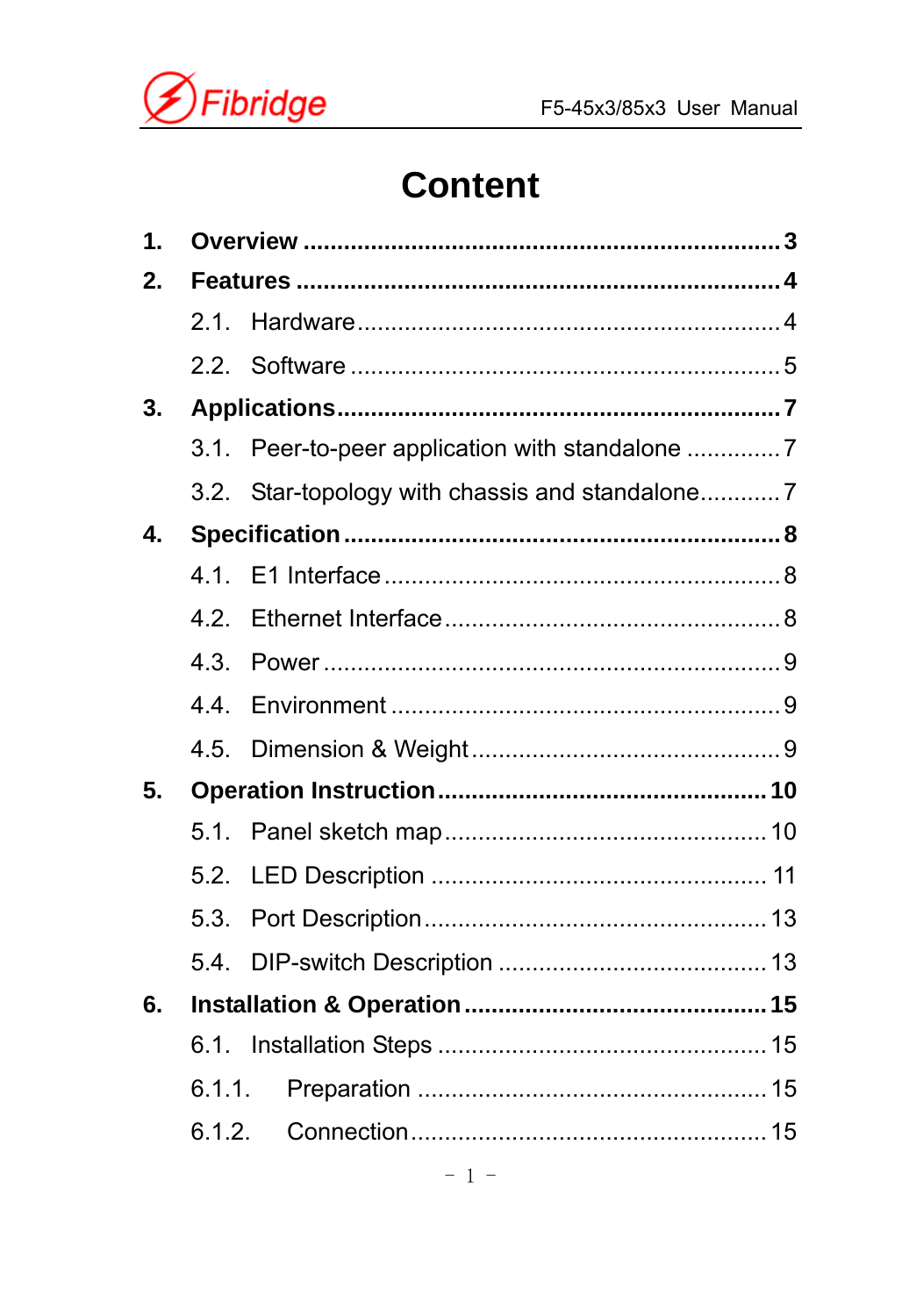

|  | 6.3.3. No alarm, but can't transfer data 17 |  |
|--|---------------------------------------------|--|
|  |                                             |  |
|  |                                             |  |
|  |                                             |  |
|  |                                             |  |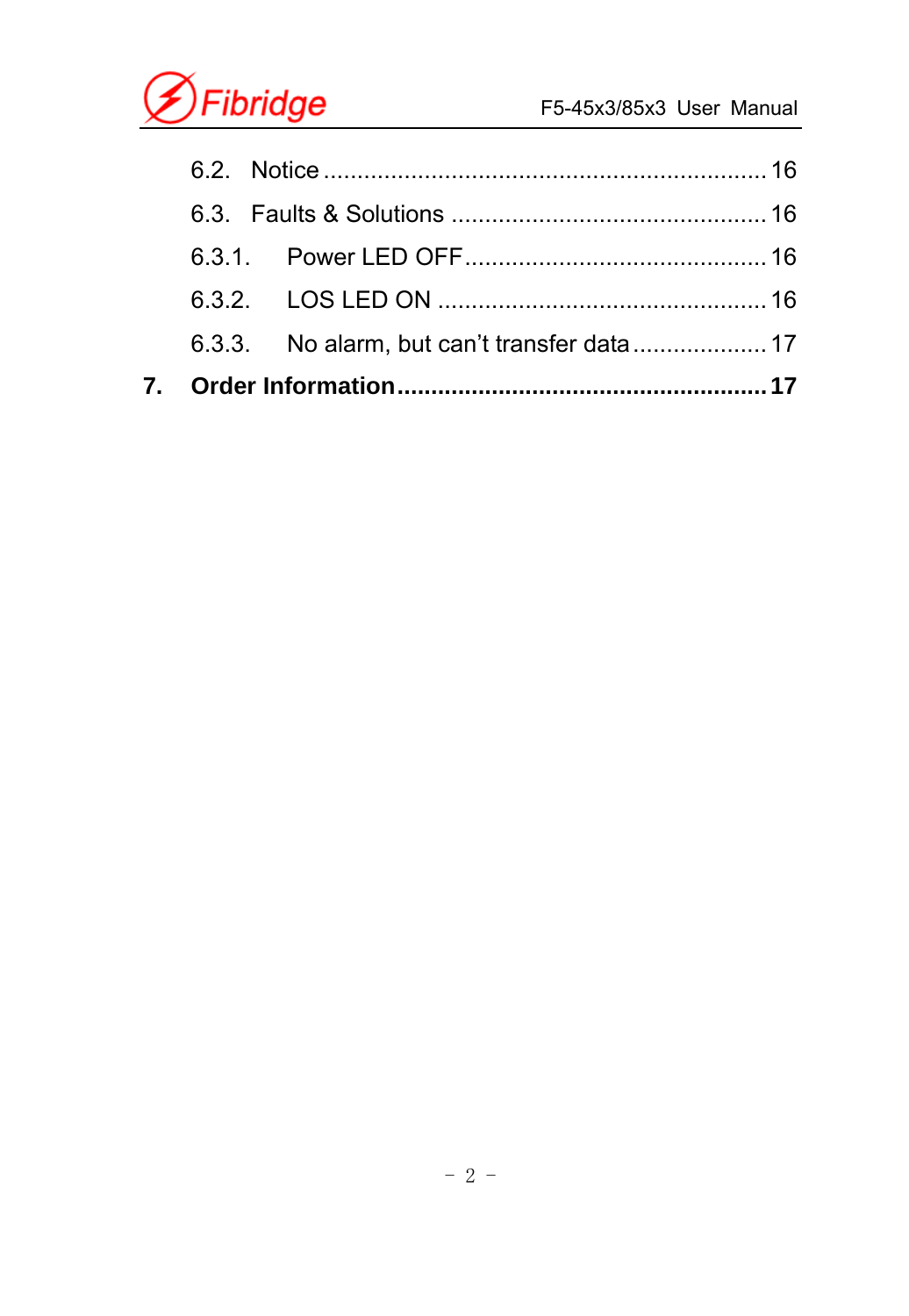

# **1. Overview**

This series of products are orientated in the broadband access system for its high-quality, high-stability and low price. F5-45x3/85x3 is the most newly promoted product that can map 100Base-TX or 10Base-T Ethernet data into 4 or 8 E1 channels, and vice versa. This protocol converter provides bandwidth up to 15.872Mbps for Ethernet connection. And it also provides completed indicators to show the status and alarm messages of the E1 channels and Ethernet ports. It is widely used in LAN connection, IP transmission and video broadcasting.

The production has the features of setting E1 channels CRC error threshold and monitoring the E1 channel working status. If the CRC error rate in any E1 channel exceeds the threshold, the system will shut down this channel automatically, and reassign the data flow to valid E1 channels.

The standalone device has 4 Ethernet ports, and for the module, only one Ethernet port is available. Ethernet ports support forced 10/100Mbps, forced full/half duplex, auto-negotiation, and MDI/MDI-X auto crossover. E1 ports are compatible with 75Ω unbalanced and 120Ω balanced transmission lines.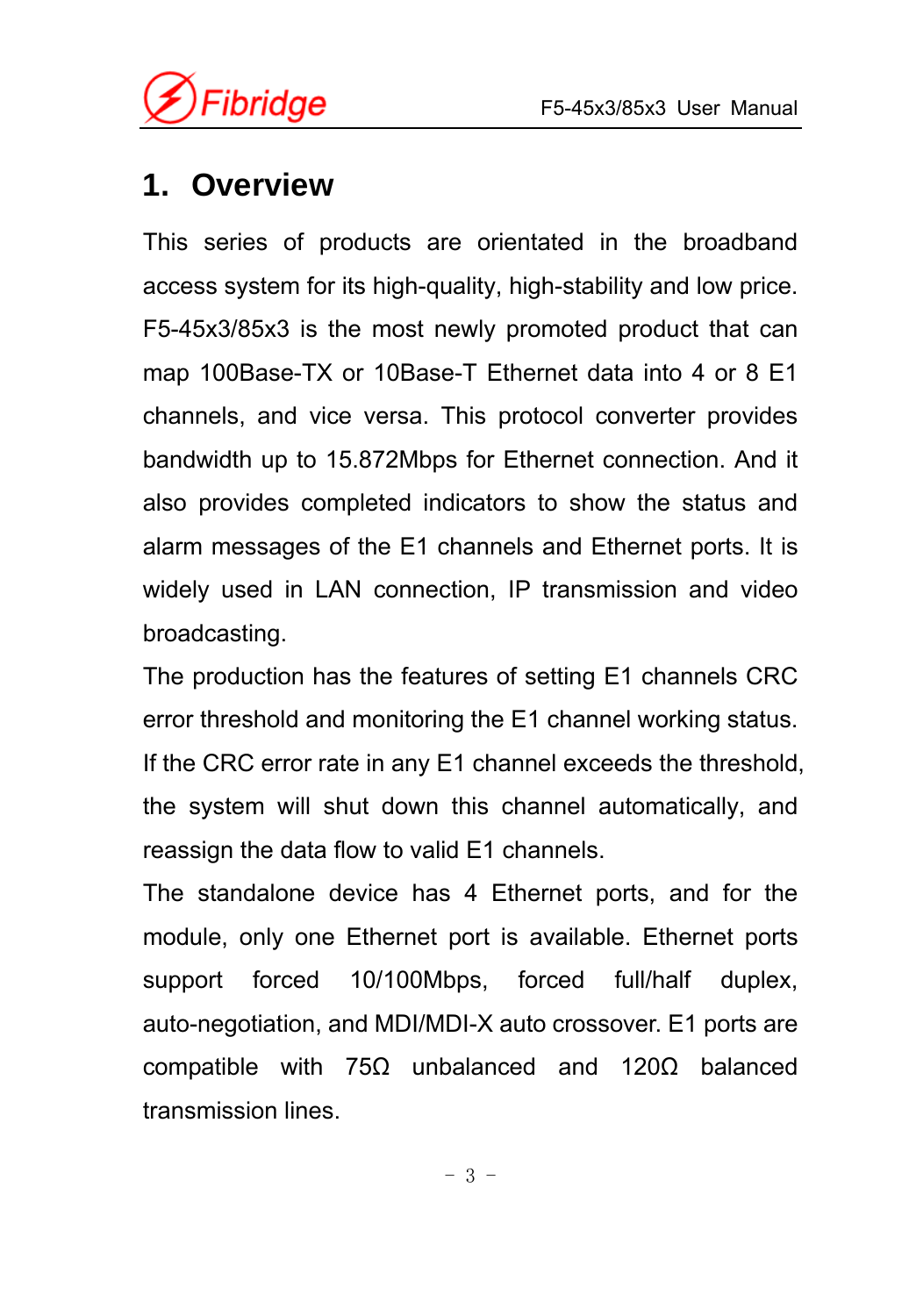

# **2. Features**

#### **2.1. Hardware**

- $\bullet$  1~4 or 1~8 E1 channels carry 10/100M Ethernet data
- Comply with ITU-T G.703, G.803 for E1 ports and IEEE802.3, 802.3u, 802.3x for Ethernet ports
- 64Mbits high-speed SDRAM inside used to cache
- Rearrange Ethernet packages in E1 channels to ensure data transfer efficiency and stability
- Allow the delay time between any two channels up to 16ms
- $\bullet$  For each E1 channel, the payload capability is up to 1.984Mbps
- Auto-detect the valid E1 channels and auto-balance the data flow among the valid E1 channels
- Provide CRC error threshold setting for each E1 channel. If the CRC error rate of any E1 channel exceeds the threshold, the system will shut down this channel, and reassign the data flow to the valid E1 channels automatically
- $\bullet$  Even if all the receive lines of E1 channels is shut down, the local alarm and management information can still be transferred in the transmission line. While the converter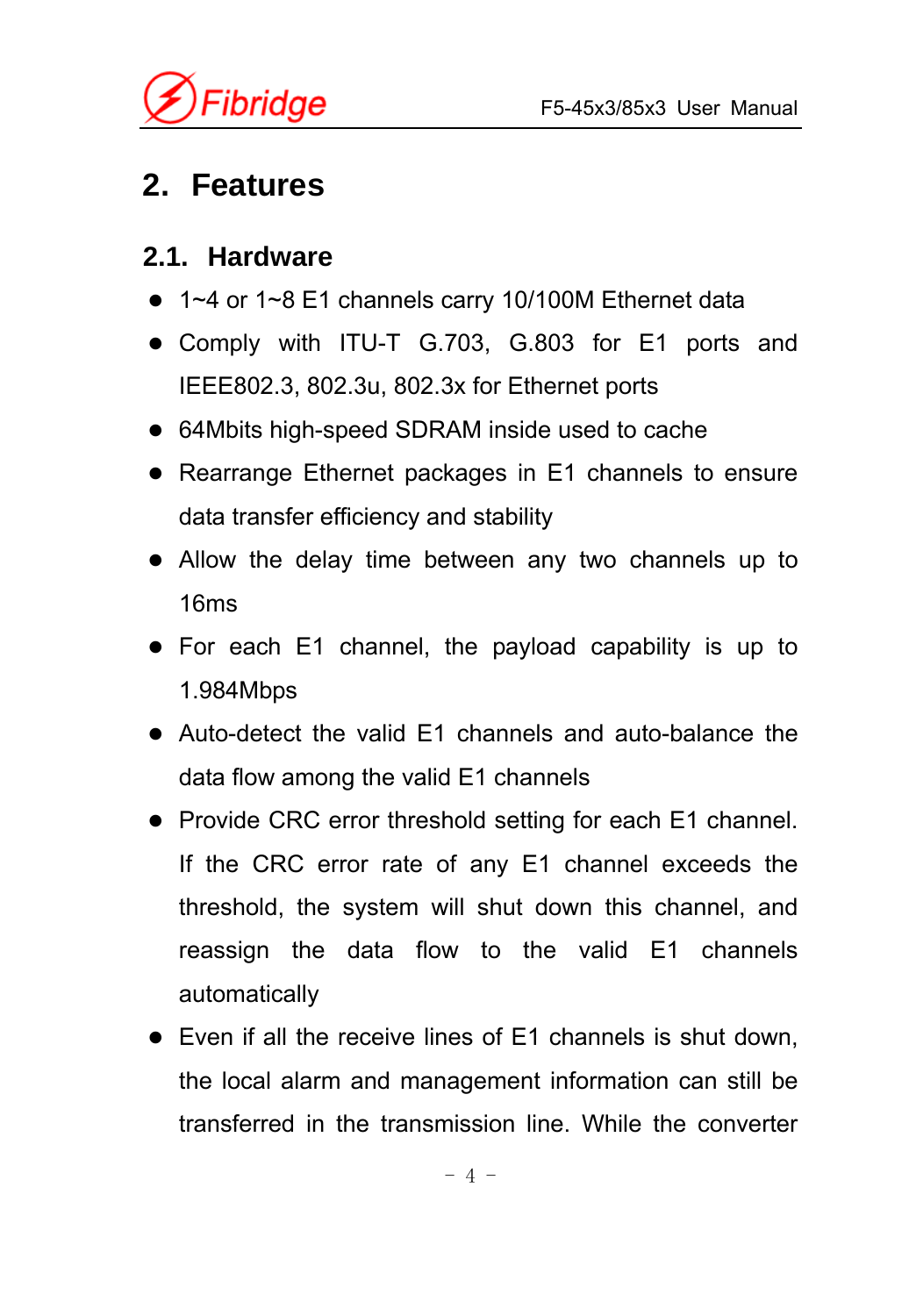

work with an optical equipment, this functionality affords a convenient and efficient way to locate the fault.

- 75 $\Omega$  and 120 $\Omega$  line impedance are optional for E1 channels.
- Ethernet ports supports auto-negotiation and forced 10/100Mbps, half/full duplex mode. And furthermore, MDI/MDI-X auto crossover makes it easy and convenient to connect with other Ethernet equipment.
- Full LED on front panel provides comprehensive indication of device working status
- Standalone and module installed in chassis are optional
- 220VAC and -48VDC power supply for standalone and chassis are optional
- Provide SNMP, WEB and CONSOLE management for the chassis with a management card. Viewing and configuring local and remote device easily.

#### **2.2. Software**

- Support Console, WEB and SNMP management
- Show details of system information, including device name, location information, IP address, start-up time, software and hardware version
- View & configure the working status of each port, including link status, link speed, duplex mode, self-negotiate status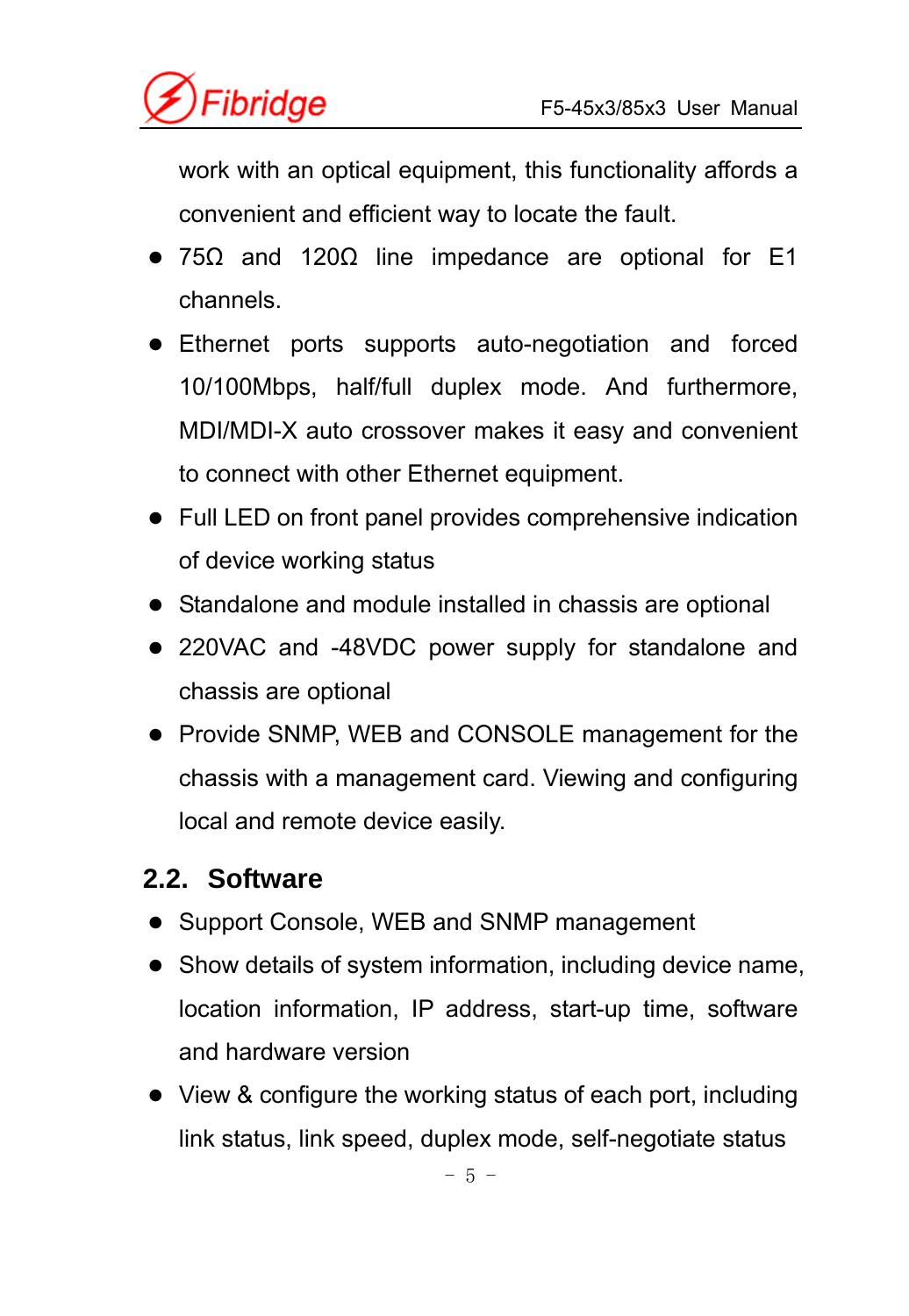

- Configure the code error limitation、LOS、 LOF、 AIS and overtime alarm information
- Configure system setting mode, CPU or hardware configure
- Choose to show local alarm or remote alarm
- Show the detailed information of power supply, including AC/DC type, output power and running status
- Support SNMP management. Set Trap Destination, Community Name, and authority
- Provide MIB file, make it easy to be integrated into the third-party SNMP management software
- Reset device to factory default, with network configuration resetting or not selectable
- Support firmware updating, with the update tool program and new version firmware file download from our website.
- Adopt the centralized management style and the tree-view catalogue, which can manage many sets of device at the same time in a single window.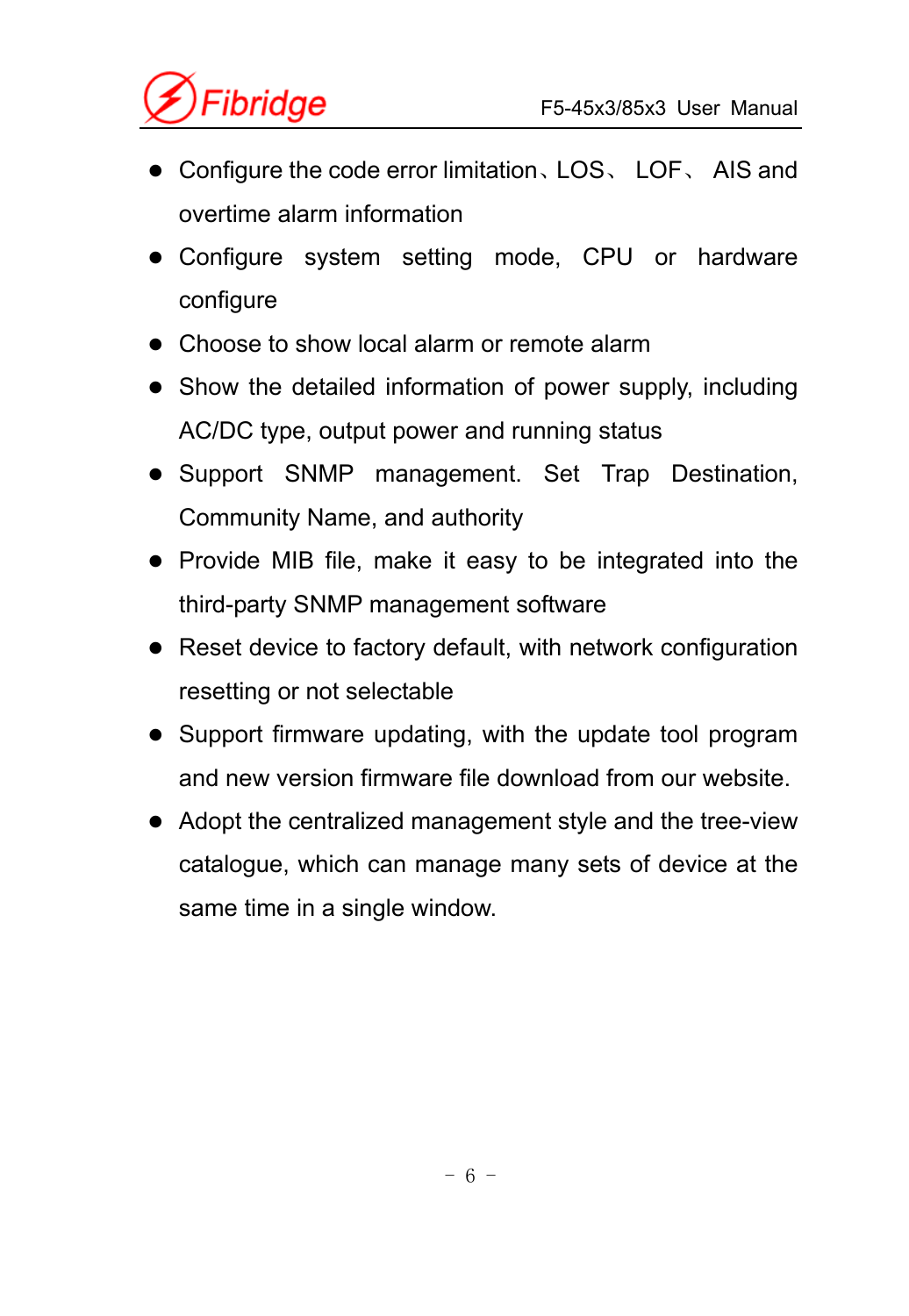

# **3. Applications**

## **3.1. Peer-to-peer application with standalone**



In this application, two F5-45x3 or F5-85x3 converters carry Ethernet data to connect a host with a LAN.

# **3.2. Star-topology with chassis and standalone**



In this application, eight F5-85x3 converter modules installed in a chassis and eight standalones set up a star-topology network.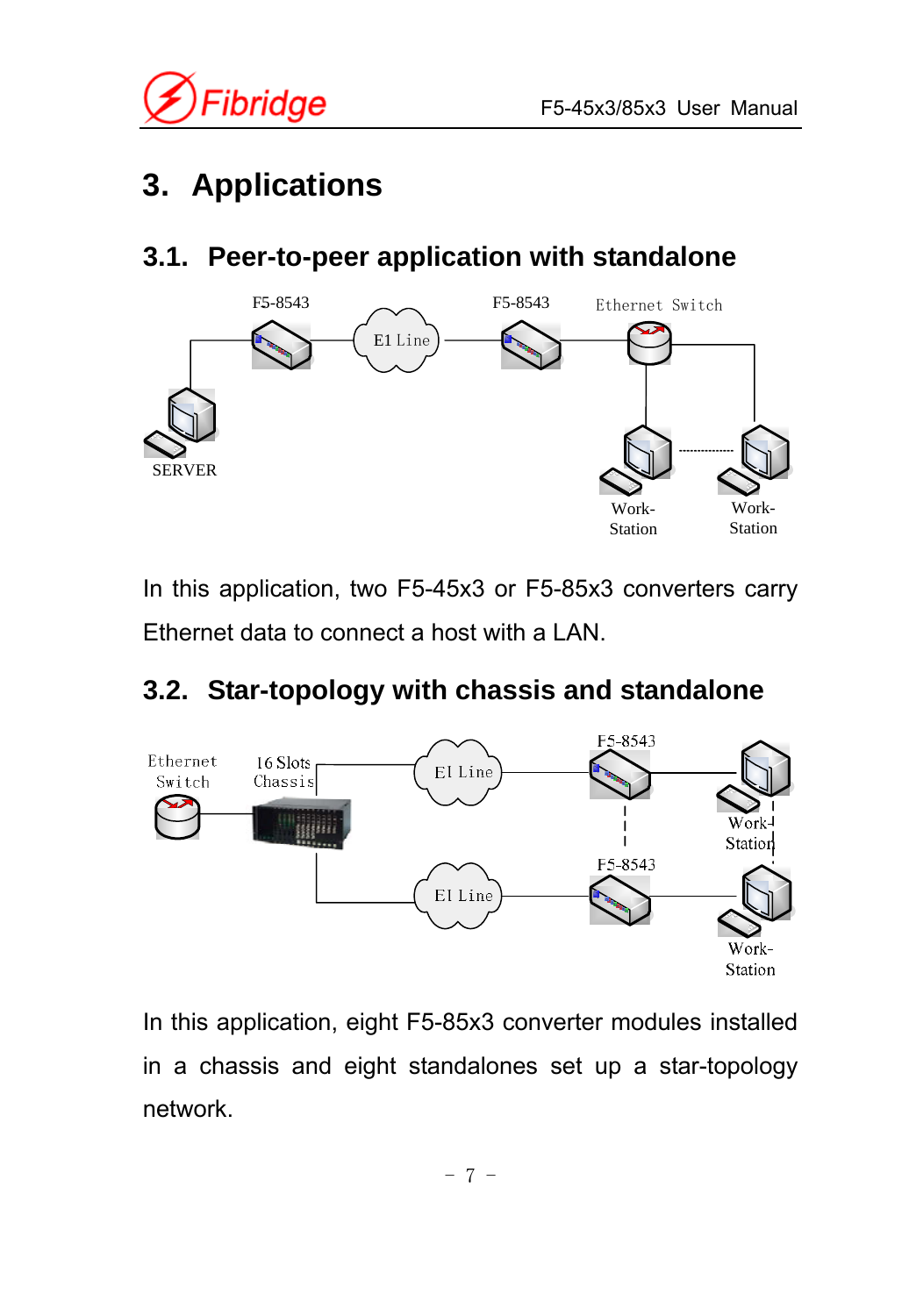



# **4. Specification**

## **4.1. E1 Interface**

- Data rate: 2.048Mbps
- Code type: HDB3
- Compliant with ITU-T G.703, G.823
- Line impedance: 75Ω for unbalanced or 120Ω for balanced
- Connector: BNC for unbalanced or RJ45 for balanced
- Jitter: Compliant with ITU-T G.823
- Unframed mode
- $\bullet$  Channel number: 4 for F5-45x3 and 8 for F5-85x3

**Definition of RJ45 connector pins for 120**Ω **E1 balanced ports** 

| PIN                                                  |  |  | 3,6丨 | <b>Others</b> |
|------------------------------------------------------|--|--|------|---------------|
| Description   TX-   TX+   RX-   RX+   GND   Reserved |  |  |      |               |

## **4.2. Ethernet Interface**

- Speed: Forced 10/100Mbps or auto-negotiation
- Compatible with IEEE802.3, 802.3u and 802.3x
- Connectors: RJ-45
- Duplex mode: Forced half/full duplex or auto-negotiation
- MDI/MDI-X auto crossover
- Design specially for supporting VLAN package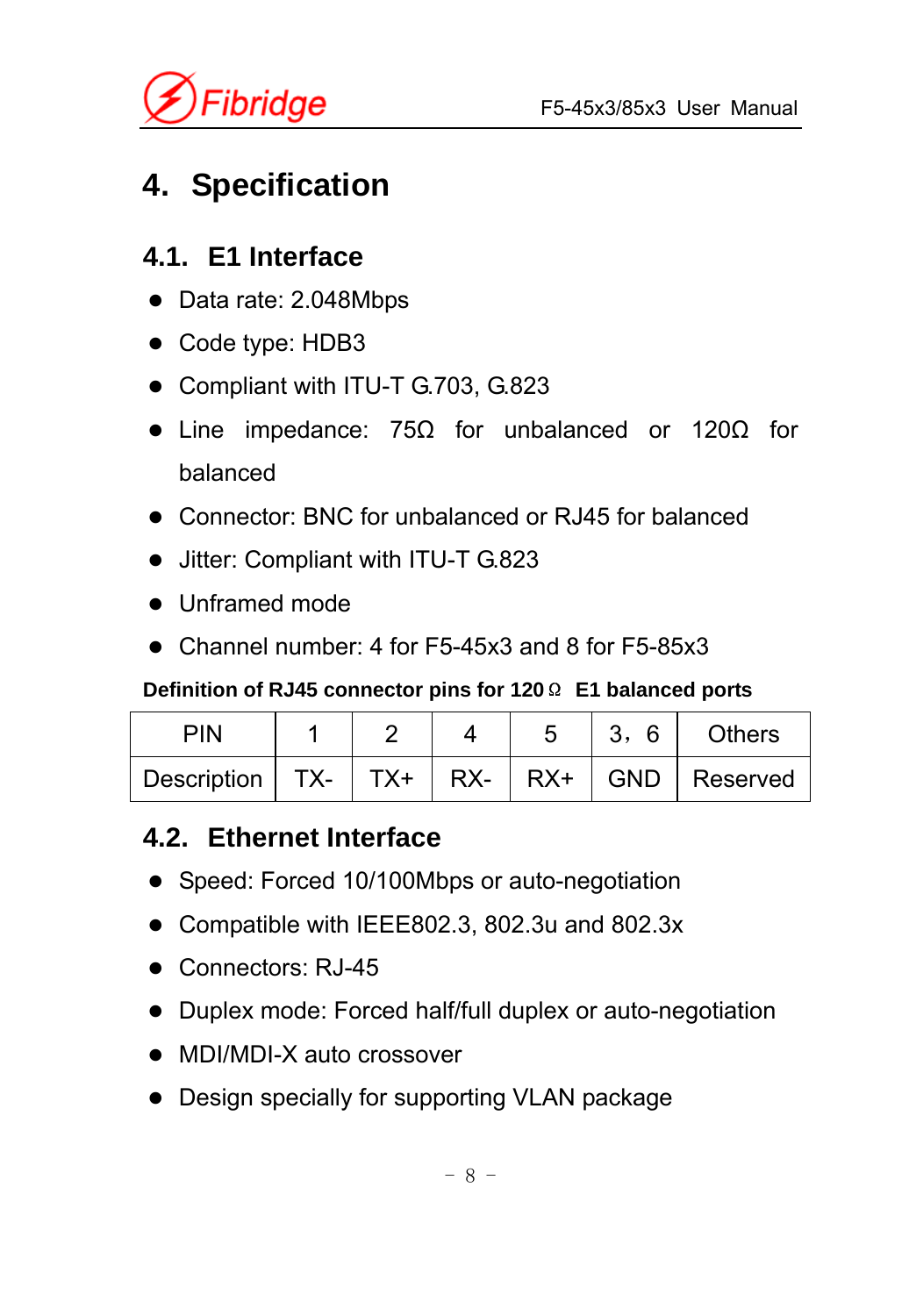

- Transfer distance:  $\leq 100$  meters
- Port number: 4 for standalone and 1 for module

#### **4.3. Power**

- Power Input: AC Power: 198V~242VAC, 50/60Hz DC Power: -48VDC
- Power Consumption: <5W

## **4.4. Environment**

#### **• Operating**

Temperature: 0~+50℃ Humidity: 0~90% (non-condensing)

#### $\bullet$  Storage

Temperature: -25~+70℃

Humidity: 0~95% (non-condensing)

## **4.5. Dimension & Weight**

#### $\bullet$  Dimension

Standalone: 434 Width  $\times$  44 Height  $\times$  155.5 Depth (mm): Module: 50.7 Width  $\times$  176 Height  $\times$  340 Depth (mm)

#### $\bullet$  Weight

Standalone: 2Kg (approx.)

Module: 0.5Kg (approx.)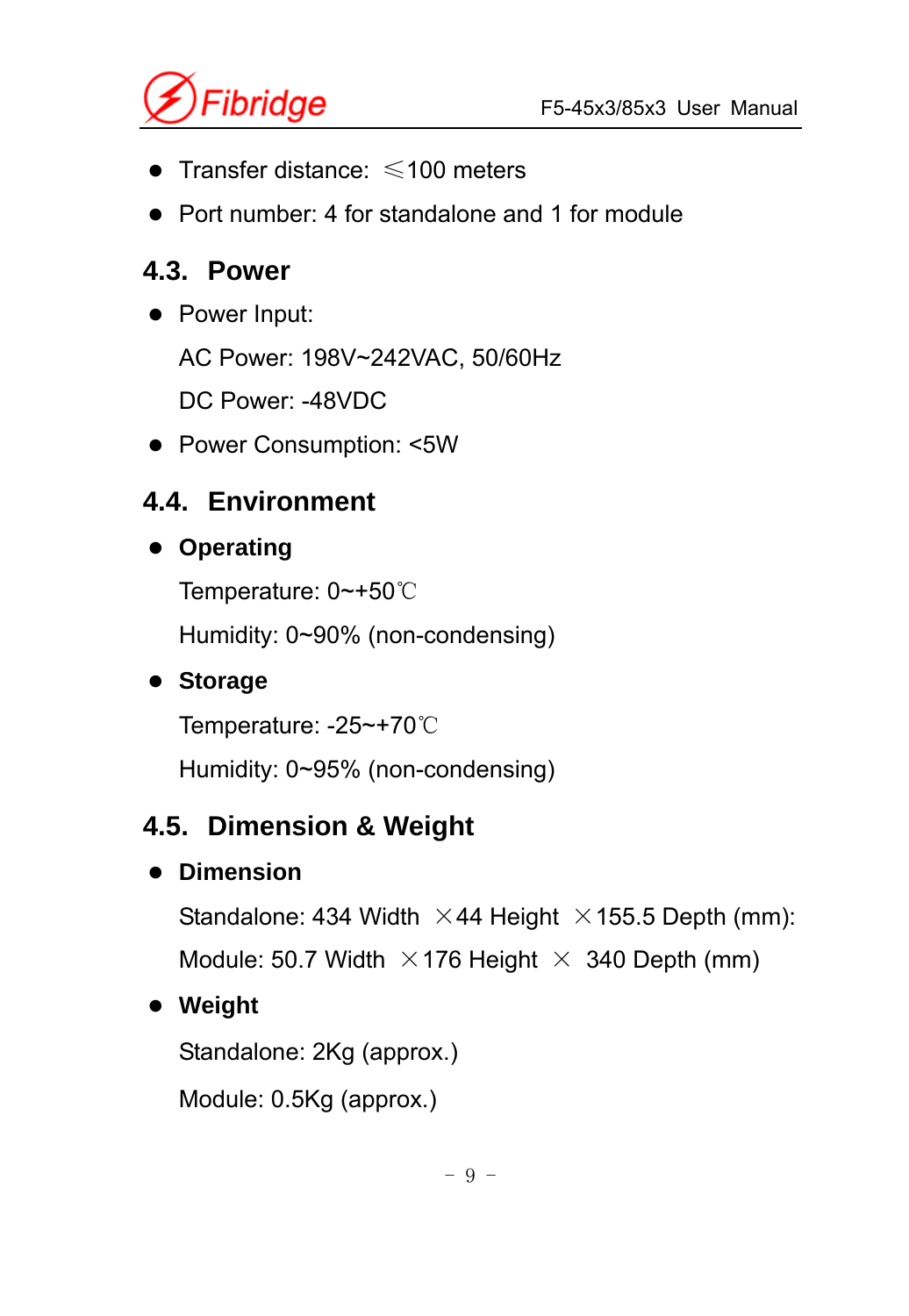

# **5. Operation Instruction**

# **5.1. Panel sketch map**

#### **Front panel of standalone**



#### **Rear panel of standalone**



#### **Front panel of module**

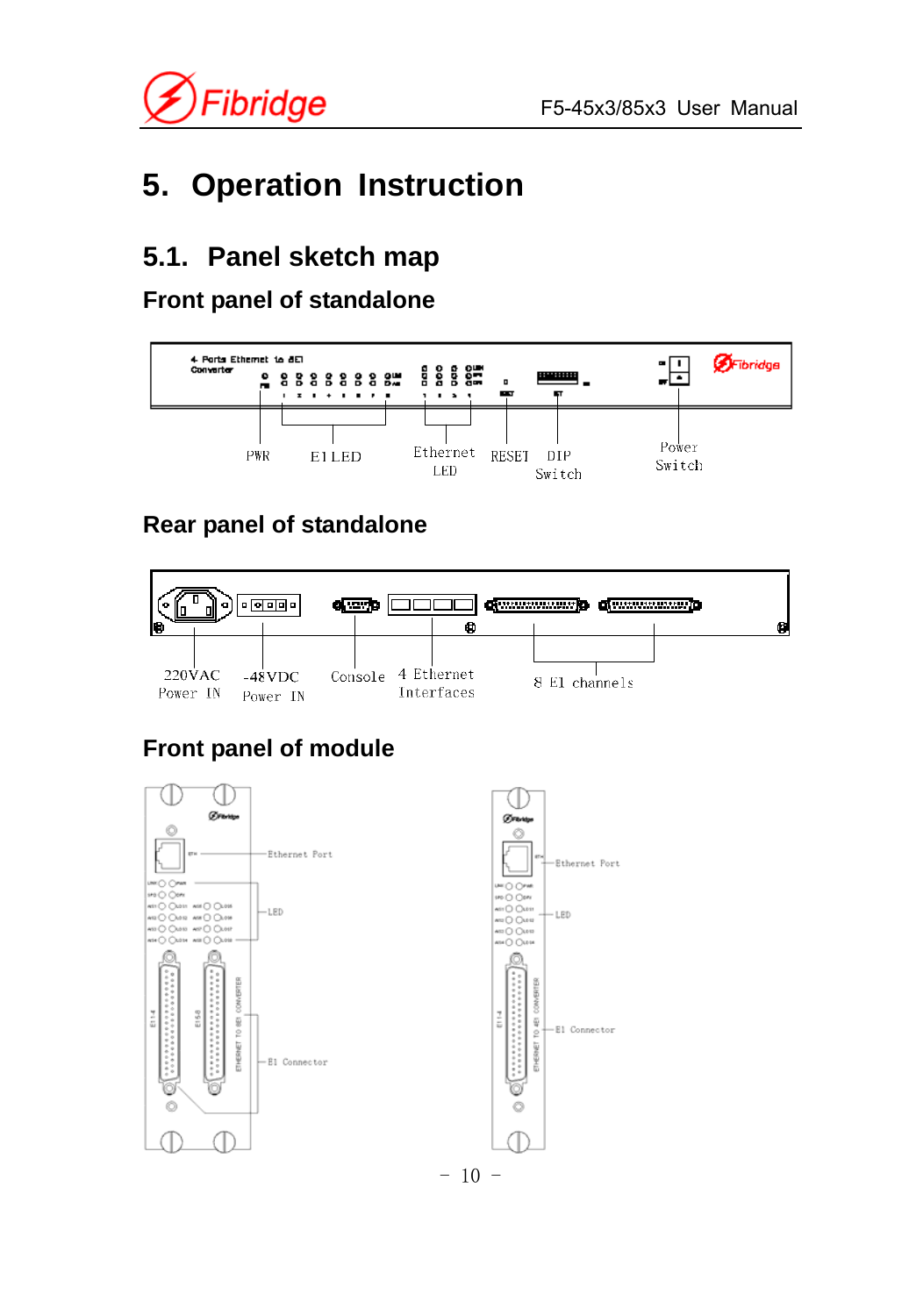

# **5.2. LED Description**

## **LED Description for Standalone**

| <b>LED</b>                 | Color  | <b>Function</b>                        | Stat.        | <b>Description</b>                                                     |
|----------------------------|--------|----------------------------------------|--------------|------------------------------------------------------------------------|
|                            |        | Power                                  | <b>ON</b>    | Power supply is OK                                                     |
| <b>PWR</b>                 | Green  |                                        | <b>OFF</b>   | Power off or failed                                                    |
| <b>LOSn</b><br>$n = 1 - 8$ | Red    | $1 - 8E1$<br>channel loss<br>of signal | ON           | Local or remote E1 channel<br>loss of signal, or frame<br>asynchronous |
|                            |        |                                        | OFF          | No LOS or LOF alarm                                                    |
| <b>AISn</b>                | Red    | $1 - 8E1$<br>channel AIS<br>alarm      | ON           | Local or remote E1 channel<br>has AIS alarm                            |
| $n = 1 - 8$                |        |                                        | <b>OFF</b>   | No AIS alarm                                                           |
|                            | Green  | 1~4 Ethernet<br>ports' link<br>status  | ON           | Ethernet port linked                                                   |
| <b>LINKn</b>               |        |                                        | <b>OFF</b>   | Ethernet port not link                                                 |
| $n = 1 - 4$                |        |                                        | <b>Blink</b> | Ethernet port is transferring<br>data                                  |
| <b>SPDn</b><br>$n = 1 - 4$ | Green  | 1~4 Ethernet<br>ports' speed           | ON           | Ethernet port running at<br>100Mbps                                    |
|                            |        |                                        | <b>OFF</b>   | Ethernet port running at<br>10Mbps                                     |
|                            | Yellow | 1~4 Ethernet<br>ports' duplex<br>mode  | ON           | Ethernet port running at full<br>duplex                                |
| <b>DPXn</b><br>$n = 1 - 4$ |        |                                        | <b>OFF</b>   | Ethernet port running at half<br>duplex                                |
|                            |        |                                        | <b>Blink</b> | Ethernet port running at half<br>duplex, but with data<br>collision    |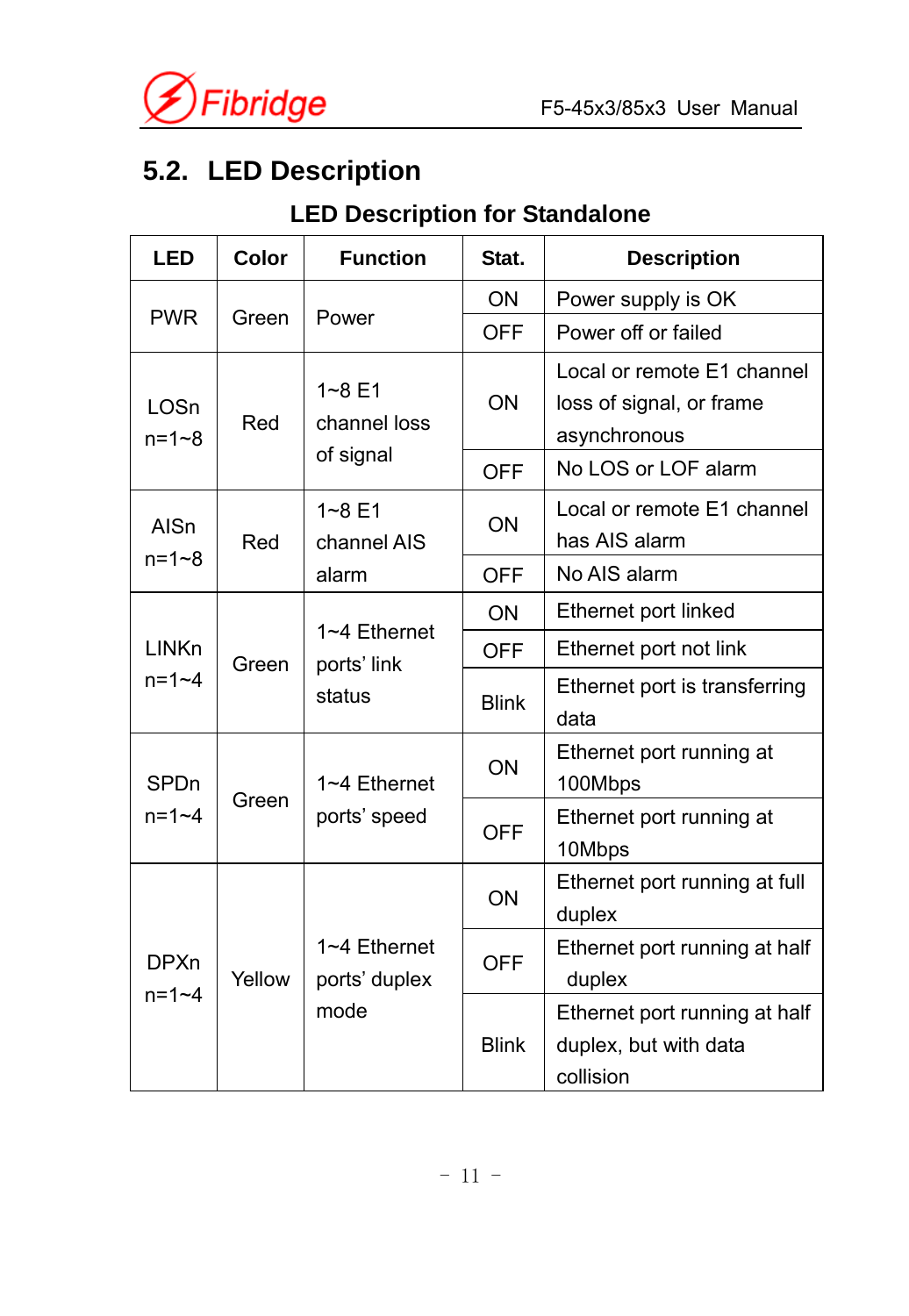

## **LED Description for Module**

| <b>LED</b>                 | Color  | <b>Function</b>                                    | Stat.        | <b>Description</b>                                                     |
|----------------------------|--------|----------------------------------------------------|--------------|------------------------------------------------------------------------|
|                            |        |                                                    | ON           | Power supply is OK                                                     |
| <b>PWR</b>                 | Green  | Power                                              | <b>OFF</b>   | Power off or failed                                                    |
| <b>LOSn</b><br>$n = 1 - 8$ | Red    | F <sub>1</sub><br>$1 - 8$<br>channel<br>loss       | ON           | Local or remote E1 channel<br>loss of signal, or frame<br>asynchronous |
|                            |        | of signal                                          | OFF          | No LOS or LOF alarm                                                    |
| <b>AISn</b>                | Red    | E <sub>1</sub><br>$1 - 8$<br>channel<br><b>AIS</b> | ON           | Local or remote E1 channel<br>has AIS alarm                            |
| $n = 1 - 8$                |        | alarm                                              | <b>OFF</b>   | No AIS alarm                                                           |
|                            | Green  |                                                    | ON           | Ethernet port linked                                                   |
| <b>I INK</b>               |        | Ethernet<br>port                                   | <b>OFF</b>   | Ethernet port not link                                                 |
|                            |        | link status                                        | <b>Blink</b> | Ethernet port is transferring<br>data                                  |
| <b>SPD</b>                 | Green  | Ethernet<br>port                                   | ON           | Ethernet port running at<br>100Mbps                                    |
|                            |        | speed                                              | <b>OFF</b>   | Ethernet port running at<br>10Mbps                                     |
|                            | Yellow |                                                    | ON           | Ethernet port running at full<br>duplex                                |
| <b>DPX</b>                 |        | Ethernet<br>port                                   | <b>OFF</b>   | Ethernet port running at half<br>duplex                                |
|                            |        | duplex mode                                        | <b>Blink</b> | Ethernet port running at half<br>duplex, but with data<br>collision    |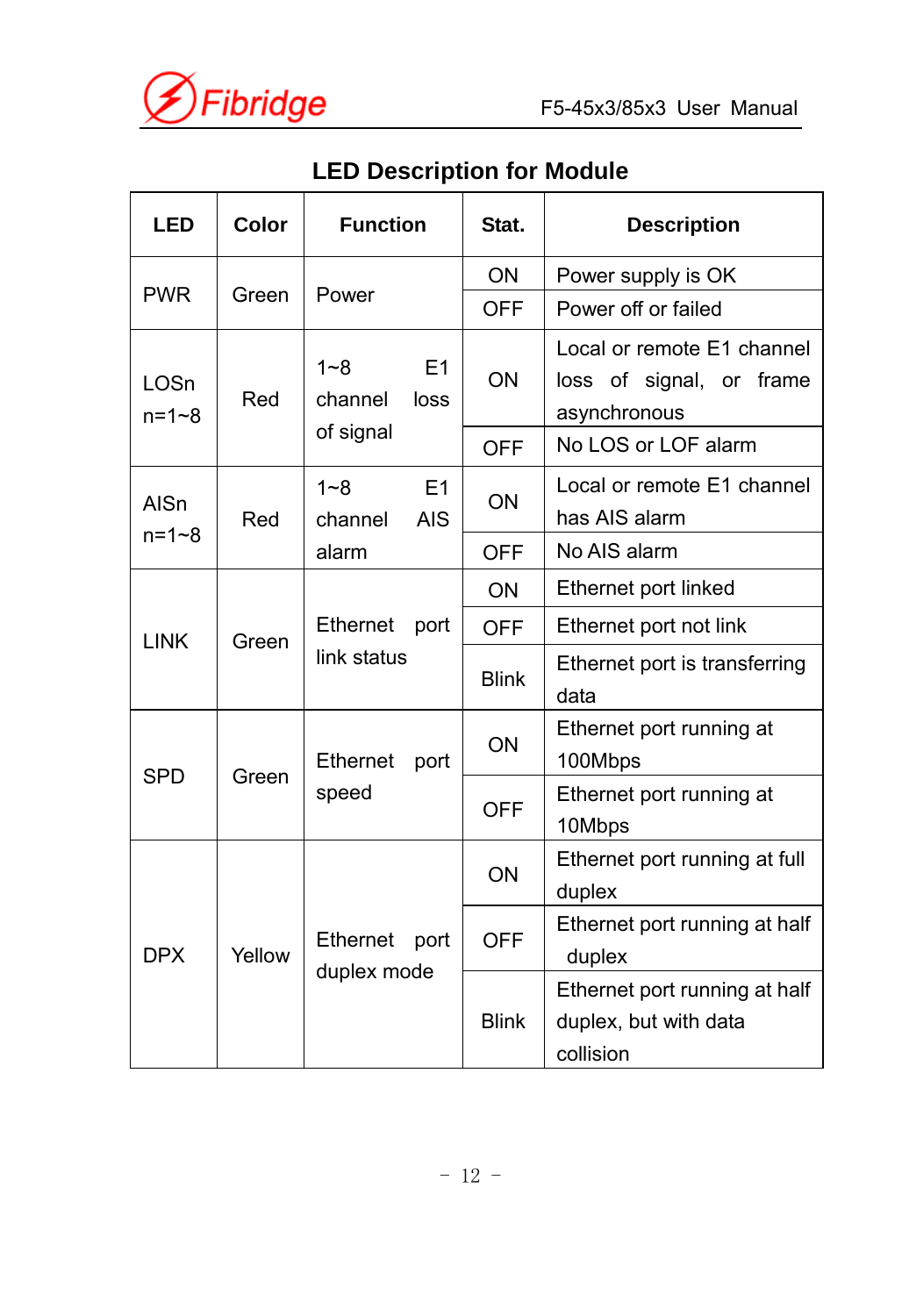

## **5.3. Port Description**

#### **Port Description for Standalone**

| <b>Name</b>    | <b>Description</b>                          |  |  |  |  |
|----------------|---------------------------------------------|--|--|--|--|
| <b>POWER</b>   | 220VAC and 48VDC power supply input jacks   |  |  |  |  |
| <b>DTE</b>     | RS-232 management port                      |  |  |  |  |
| $1 - 4$ R.I45  | 1~4 Ethernet ports                          |  |  |  |  |
|                | 1~8 E1 ports, connected with DB37~8BNC(75Ω) |  |  |  |  |
| E1 1~4, E1 5~8 | adapter or DB37~4RJ45(120 $\Omega$ ) cable  |  |  |  |  |

#### **Port Description for Module**

| <b>Name</b>   | <b>Description</b>                                                                        |
|---------------|-------------------------------------------------------------------------------------------|
| FTH           | Ethernet ports                                                                            |
| E1 1~4.E1 5~8 | 1~8 E1 ports, connected with DB37~8BNC(75Ω)<br>adapter or DB37~4RJ45(120 $\Omega$ ) cable |

## **5.4. DIP-switch Description**

| <b>Name</b> | <b>Bit</b>               | Stat.      | <b>Description</b>                      |  |
|-------------|--------------------------|------------|-----------------------------------------|--|
| <b>SET</b>  | DIP <sub>1</sub>         | ON         | Enable VLAN                             |  |
| $(DIP-$     |                          | <b>OFF</b> | Disable VLAN                            |  |
| Switch)     |                          | ON         | Force Ethernet ports working at half    |  |
|             | DIP <sub>2</sub>         |            | duplex mode                             |  |
|             |                          | <b>OFF</b> | Force Ethernet ports working at full    |  |
|             |                          |            | duplex mode                             |  |
|             | DIP <sub>3</sub><br>DIP4 | ON         | Force Ethernet ports working at 10Mbps  |  |
|             |                          | <b>OFF</b> | Force Ethernet ports working at 100Mbps |  |
|             |                          | <b>ON</b>  | Disable Ethernet auto negotiation       |  |
|             |                          | <b>OFF</b> | Enable Ethernet auto negotiation        |  |
|             | DIP <sub>5</sub>         | ON         | Show remote end device alarms           |  |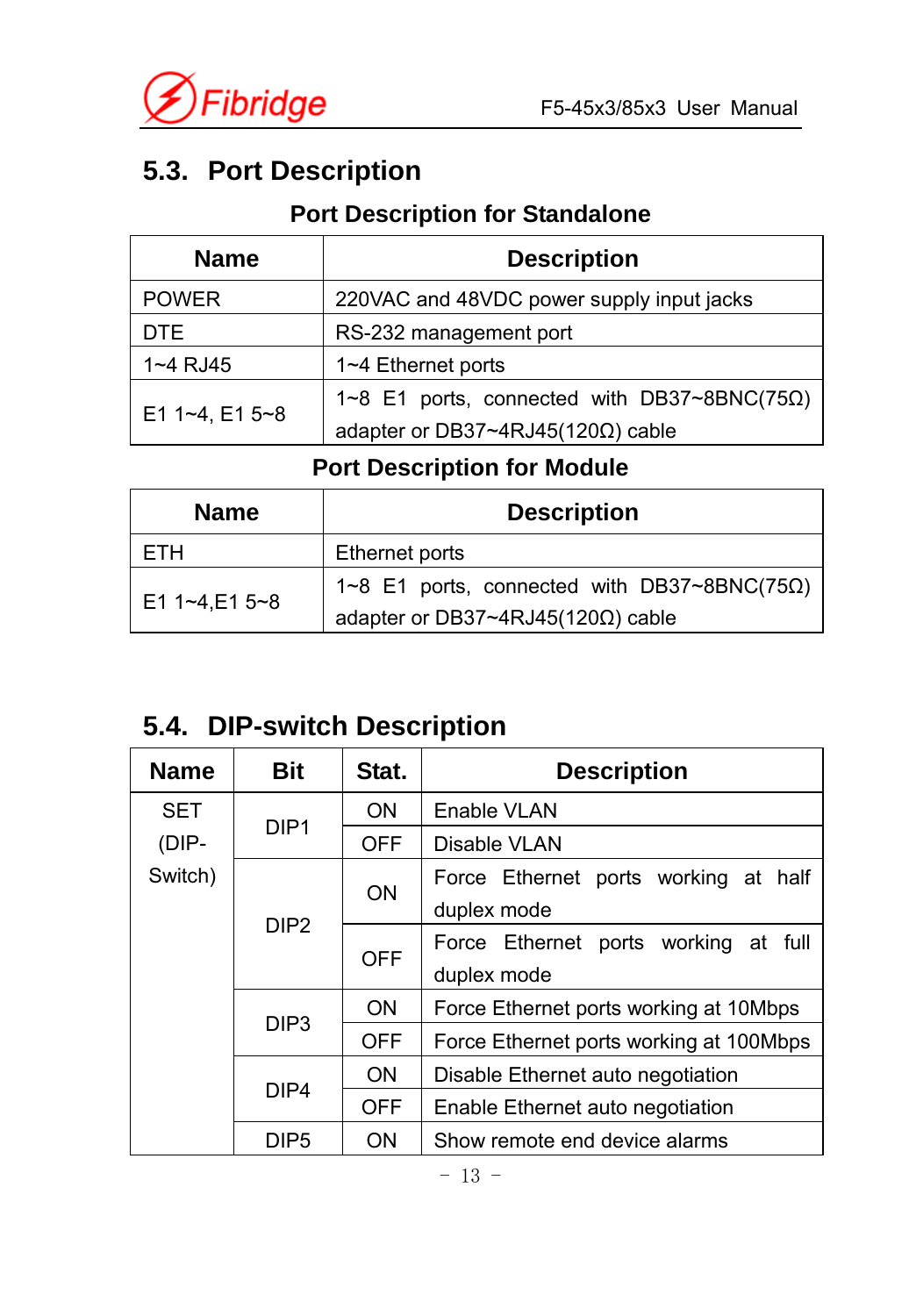

|                  |                  | <b>OFF</b> | Show local end device alarms              |  |  |  |
|------------------|------------------|------------|-------------------------------------------|--|--|--|
|                  |                  | <b>OFF</b> | No CRC error threshold                    |  |  |  |
|                  |                  | <b>OFF</b> |                                           |  |  |  |
|                  |                  | OFF        |                                           |  |  |  |
|                  | DIP <sub>6</sub> | ON         | CRC error threshold is $1 \times 10^{-4}$ |  |  |  |
|                  | DIP7             | ON         | CRC error threshold is $1 \times 10^{-5}$ |  |  |  |
|                  |                  | <b>OFF</b> |                                           |  |  |  |
|                  |                  | ON.        | CRC error threshold is $1 \times 10^{-6}$ |  |  |  |
|                  |                  | ON         |                                           |  |  |  |
| DIP <sub>8</sub> |                  | ON         | Enable local E1 loop back                 |  |  |  |
|                  |                  | <b>OFF</b> | Disable local E1 loop back                |  |  |  |
|                  |                  | <b>OFF</b> |                                           |  |  |  |
|                  |                  | <b>OFF</b> | Local device Is controlled by DIP-switch  |  |  |  |
|                  | DIP <sub>9</sub> | OFF        | Local device is controlled<br>bv<br>local |  |  |  |
|                  | <b>DIP10</b>     | ON         | management                                |  |  |  |
|                  |                  | ON         | Local device is controlled by remote end  |  |  |  |
|                  |                  | OΝ         | device via E1 channel                     |  |  |  |
| <b>RESET</b>     |                  | Down       | Reset the equipment                       |  |  |  |
|                  | Reset            | Up         | Normal operation                          |  |  |  |
|                  | Power            | ON         | Power on                                  |  |  |  |
| ON/OFF           | <b>Button</b>    | <b>OFF</b> | Power off                                 |  |  |  |

As factory default, reset button is UP, power button is set OFF, and DIP-switches are all OFF.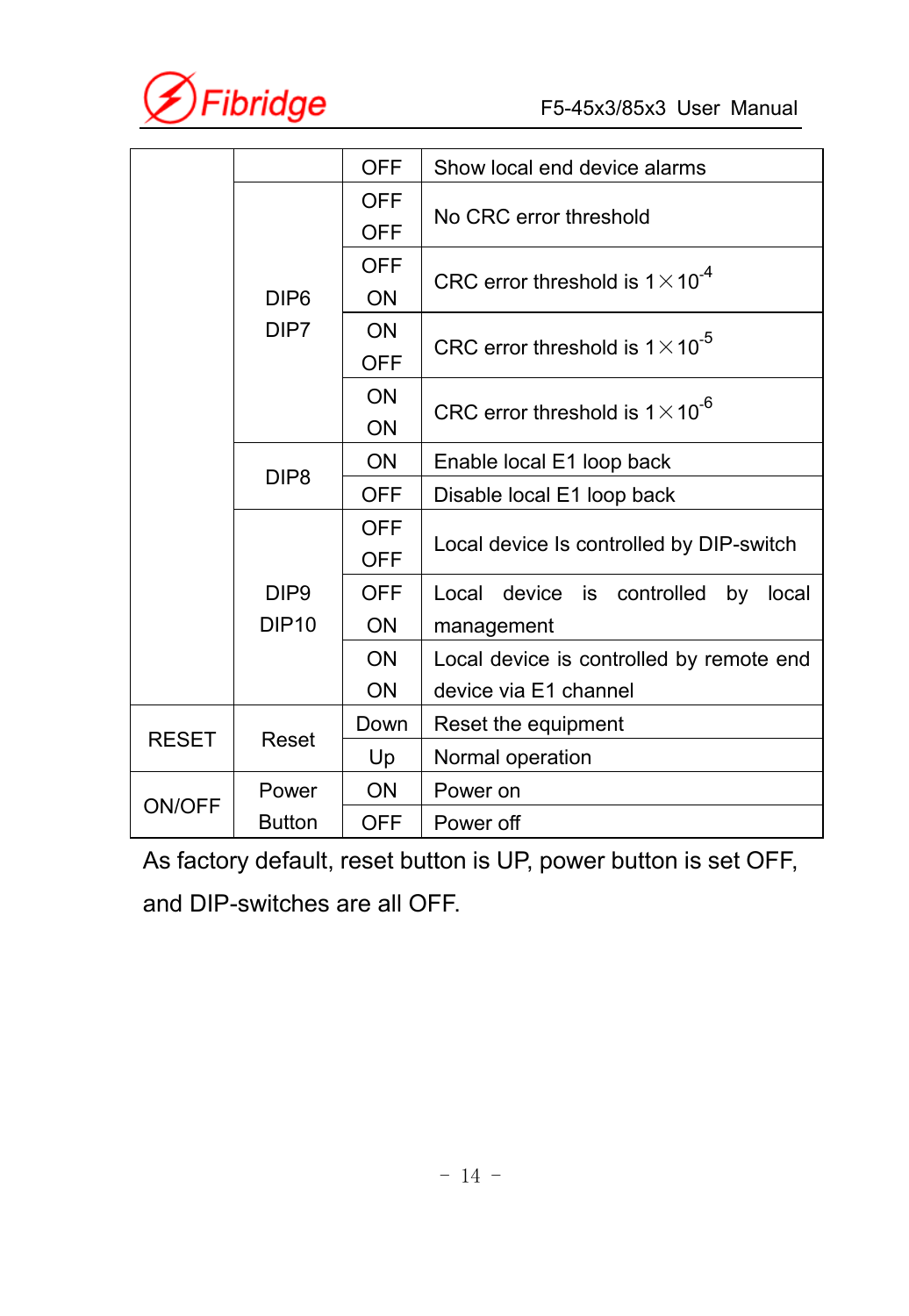

# **6. Installation & Operation**

## **6.1. Installation Steps**

#### **6.1.1. Preparation**

- Open the package and check if the device or accessories are damaged. Then, compare the device and accessories with content of the "Packing List" in package. If something is missing or damaged, please contact us immediately.
- Prepare the cables. If you want to use the 75 ohm interface for E1 channel, please take out BNC from package and fix it on E1 coaxial cable. If you want to use 120 ohm interface for E1 channel, fix RJ45 connector on twisted-pair cable. Please refer to *4.1 E1 Interface* in this document to get RJ45 pin description.
- Set button and DIP-switches. Generally, the equipment works well at default status. If you have special demand at some functions, e.g., Ethernet status, CRC error threshold, alarm etc., you could change the button or switches status according to *5.4 DIP-switch description***.**

#### **6.1.2. Connection**

- Connect Ethernet ports with RJ45 twisted-pair line.
- Connect E1 1~4 and E1 5~8 ports with DB37~8BNC (75 $\Omega$ ) or DB37~4RJ45 (120Ω) adapters, then link with 75Ω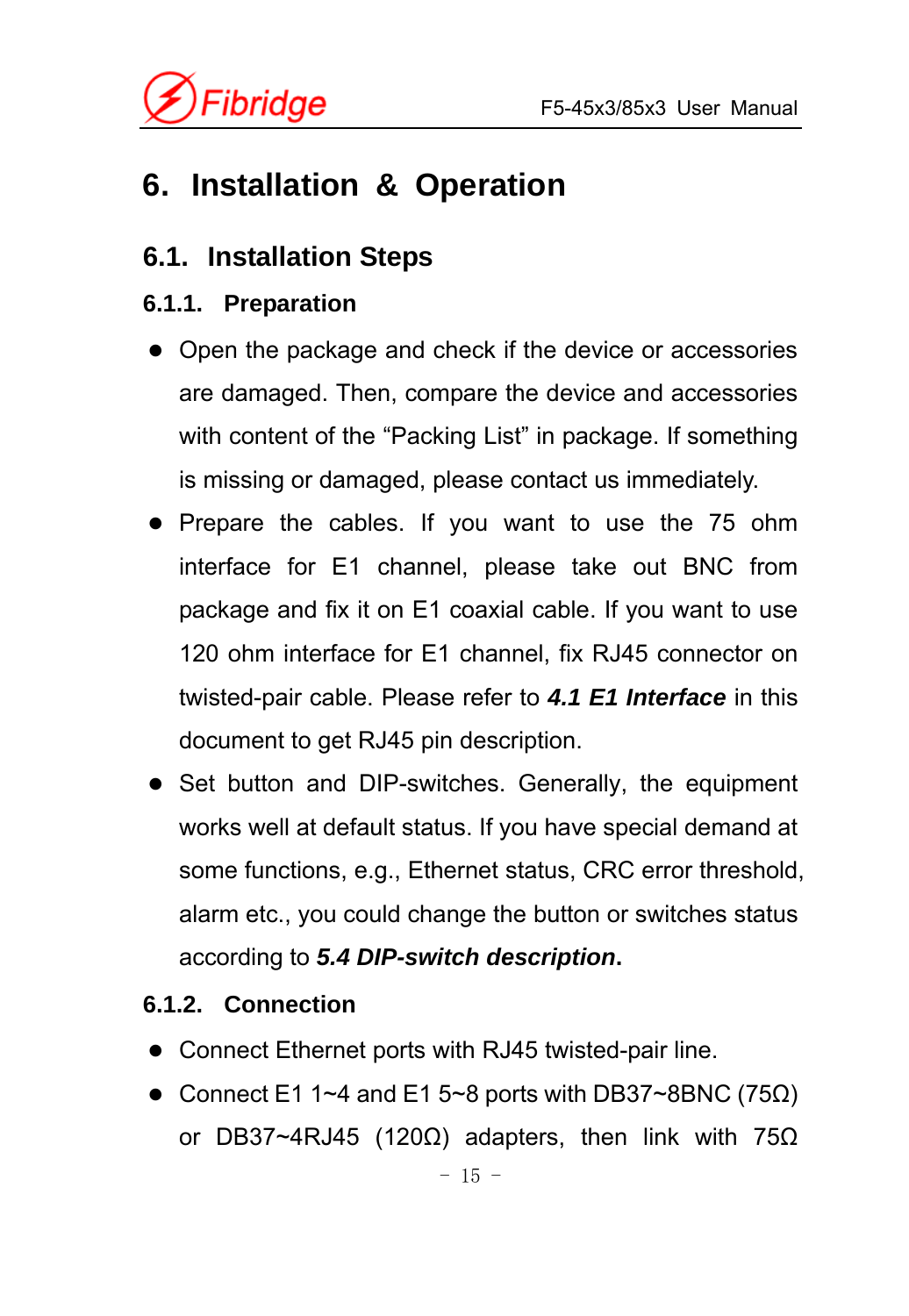

coaxial cables or 120Ω twisted-pair cables to the adapter.

- Push modules into chassis and connect power supply to chassis power module and standalone.
- When all the accessories are fixed, set power button ON. The "PWR" LED should be lighted on, Ethernet "LINK" should be "ON"(if it's transmitting or receiving data, it should be "blink" ). Ethernet "SPD" and "DPX" is "ON" or "OFF" according to its working status. All the alarm LED is "OFF".

## **6.2. Notice**

E1 ports should be linked in pairs and one-to-one, e.g., IN1 at local end device should be connected with OUT1 at remote end device. Otherwise, they can not receive data.

## **6.3. Faults & Solutions**

#### **6.3.1. Power LED OFF**

Please check whether the power button is "ON", or whether the module is pushed into chassis along with the slot rail correctly.

#### **6.3.2. LOS LED ON**

Please check whether the relevant E1 channels IN and OUT are already linked, or whether it has bit errors in the channels.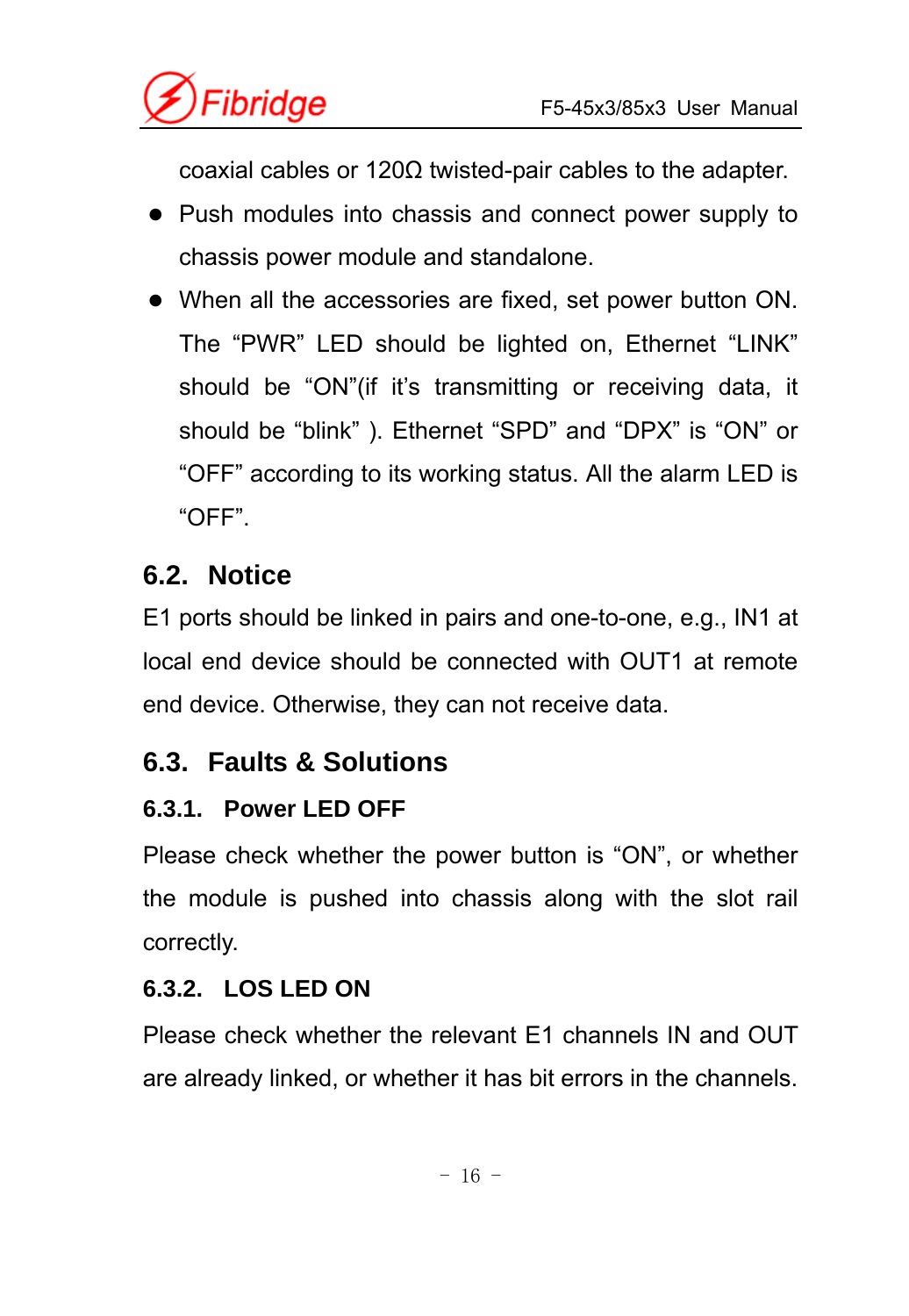

#### **6.3.3. No alarm, but can't transfer data**

Please check whether E1 channels are linked in pairs and one-to-one.

# **7. Order Information**

| P/N             | <b>Description</b>                                     |
|-----------------|--------------------------------------------------------|
| F5-8543A        | 4 ports 10/100M Ethernet to 8E1 converter,             |
|                 | standalone, 220VAC power supply                        |
| F5-8543D        | 4 ports 10/100M Ethernet to 8E1 converter,             |
|                 | standalone, -48VDC power supply                        |
| F5-8513M        | 1 port 10/100M Ethernet to 8E1 converter,              |
|                 | module                                                 |
| F5-4543A        | 4 ports 10/100M Ethernet to 8E1 converter,             |
|                 | standalone, 220VAC power supply                        |
| F5-4543D        | 4 ports 10/100M Ethernet to 8E1 converter,             |
|                 | standalone, -48VDC power supply                        |
| F5-4513M        | 1 port 10/100M Ethernet to 8E1 converter,              |
|                 | module                                                 |
| <b>FC-416</b>   | 16-slot chassis, 19 inch wide, 4U high                 |
| <b>FC-416-M</b> | Management Card for FC-416                             |
|                 | Notice: The P/Ns shown in above table are for 75ohm E1 |

channels only. Append suffix "-H" for each to represent 120ohm E1 channels.